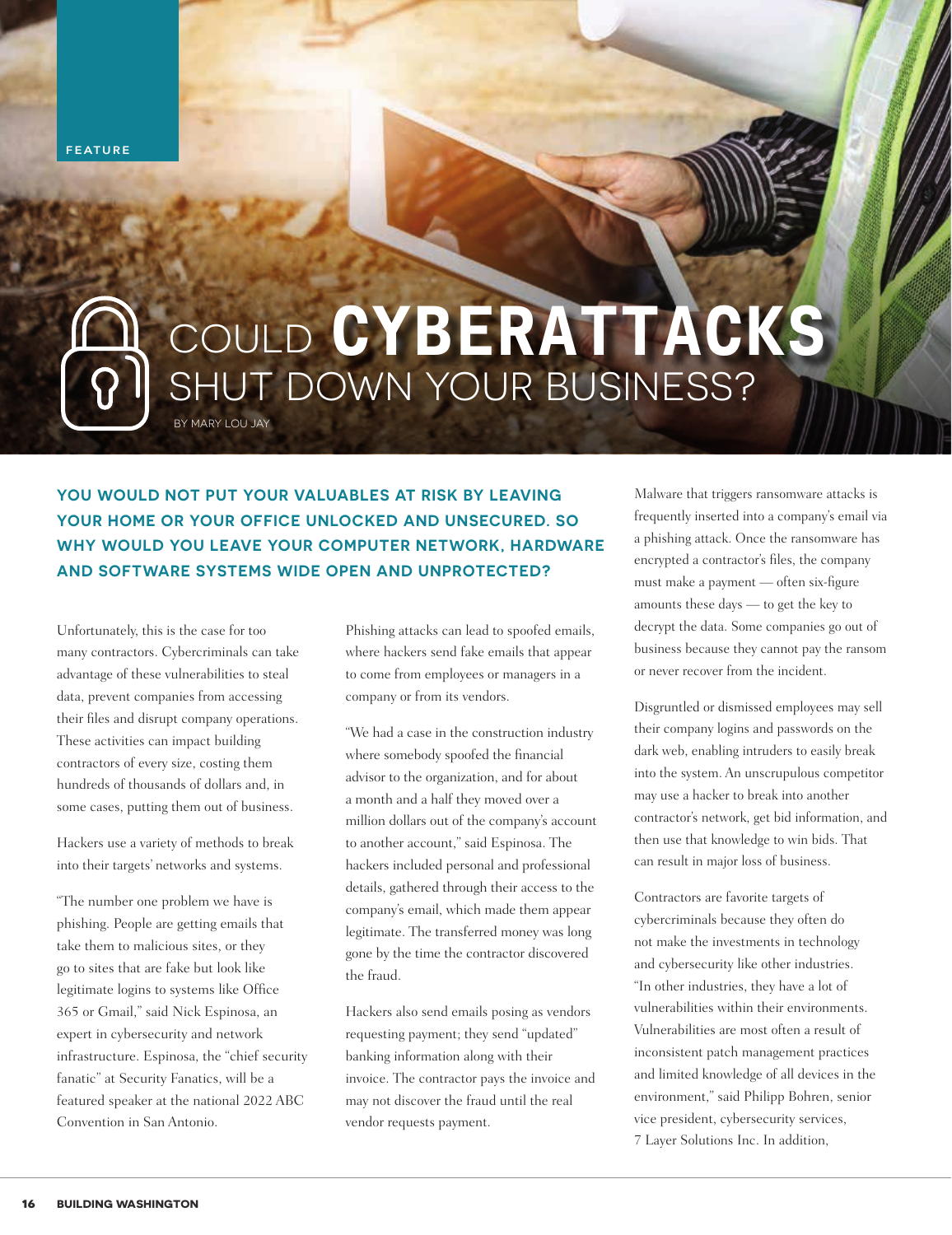contractors are under time pressure to meet contractual deadlines, so if they suffer a ransomware attack, they tend to pay more quickly and with less negotiation than many other types of businesses.

Some cyberattacks are targeted at certain companies, but many are not. "A lot of these attacks are very opportunistic. [Cyber thieves] have developed bots or programs that crawl the internet and look for open doors, and then they go in and exploit those," said Bohren.

#### **Cybersecurity Risks**

Cybercrooks try many different routes to get into contractors' networks.

"Mobile phones are the largest growing threat sector by far," said Espinosa. "People do not really perceive the mobile phone as a computer, but it absolutely is that, and it is on your network a lot of the time."

Remote working has opened new avenues for infiltration. Hackers get into unprotected home networks and enter the company's systems from there, or they may insert malware into shared business files that ultimately infect the company's entire network.

Shared work platforms like project management software could be another avenue for entry. Espinosa said that contractors should be checking third-party vendors' compliance with cybersecurity standards (NIST, SOC2, and ISO 27001, for example) to ensure that their data is protected on these platforms.

Some general contractors are now trying to reduce the threats to their networks by contractual means. "We are seeing many general contractors (GCs), especially on the infrastructure and public side, put very specific cybersecurity-related

compliance into their contracts," said Ronnie Kurlander, head of the construction and real estate practice at **Hartman Executive Advisors**. "They are requiring subcontractors to use certain controls or to align with best practices like those from the National Institute of Standards and Technology (NIST)." He added that too many subcontractors are simply signing such contracts without understanding the cybersecurity requirements and obligations they place on their businesses.

#### **TAKE ACTION**

The first step in creating a good cybersecurity defense is for company leaders to educate themselves about current cybersecurity threats. The next step is to understand what they are risking if their business gets shut down by a cyberattack.

"You have to understand foundationally what your actual operating expenses are," said Espinosa. "If all your computers went down, how much money are you losing per hour?" The calculations would include salaries you are paying to people who cannot work, the lost payments from customers because crews cannot enter their time, the costs for vehicles and for rented tools that cannot be used. Contractors need to look at reputational risk and how the attack would impact its ability to get future work.

Contractors need an assessment of their vulnerabilities and the effectiveness of their current cybersecurity defense systems. While large contractors may employ a full-time cybersecurity professional, that is not always an option for smaller firms. Many small to mid-size businesses rely on third-party IT providers (also known as managed service providers) to handle their cybersecurity, but that is usually not adequate.

### **CYBERSECURITY STATS**

- On average, a company will not detect a cyber intrusion for up to **212 days**, and it will take them another **75 days** to fully resolve the issue. *(IBM)*
- The overall number of data compromises in 2021 was up more than **68 percent** compared to 2020. *(Identity Theft Resource Center - ITRC)*
- Pilfered credentials caused **20 percent** of the data breaches (personal identifiable information, passwords, etc.) *(IBM)*
- In 2020, **36 percent** of all cybersecurity breaches were related to phishing. *(Verizon)*
- Ransomware-related data breaches have **doubled** in each of the past two years. At the current rate, ransomware attacks will surpass phishing as the number one root cause of data compromises in 2022. *(ITRC)*
- In 2020, business email compromise scams were responsible for more than **\$1.86 billion** in losses. *(FBI)*

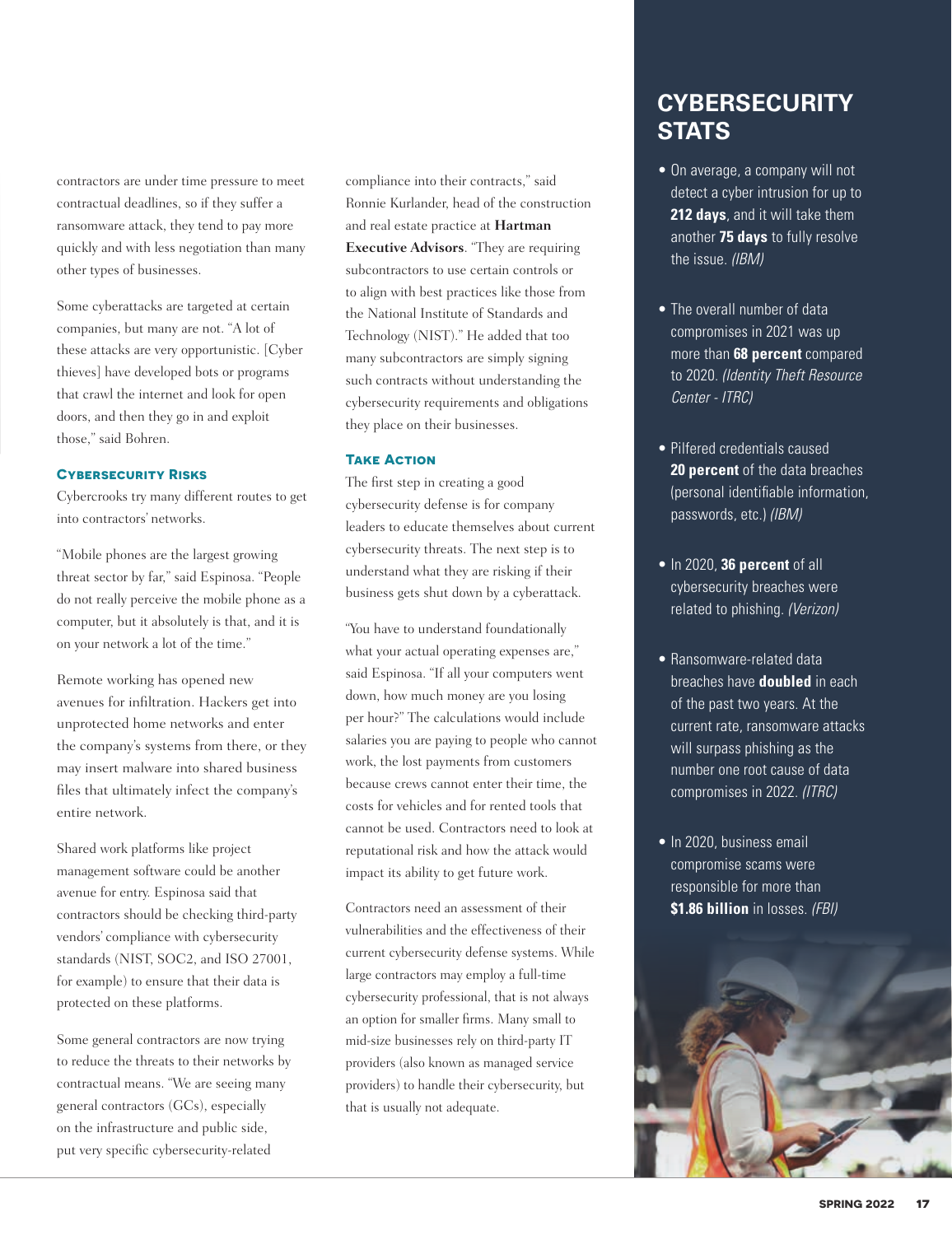### **CYBERSECURITY INSURANCE**

With the costs of data breaches growing every year, insurance companies are decreasing coverage and increasing requirements for cybersecurity coverage, according to Remmie Butchko, managing partner, **Georgetown Insurance Service, Inc.**

Social engineering attacks — where employees get tricked into revealing information and/or transferring funds and ransomware are experiencing the most claim activity. "These are also the areas where insurers are decreasing coverage and increasing deductibles. You are seeing situations where insurance companies used to have \$1 million coverage and they are now adding supplements limiting that to \$200,000 or even \$100,000," he said.

Not all general liability policies will cover the costs if a contractor is responsible for a customer's loss of data. That can occur because a contractor hits an electric line and accidentally wipes out data storage systems or because a breach of the contractor's computer networks leads to its customer losing data. "Contractors need to ask specifically for electronic data coverage in their general liability policies," Butchko advised.

Insurers are now requiring companies that want cybersecurity coverage to implement security measures such as multifactor identification (MFA) for network access. MFA requires both a password and a code (usually sent to a mobile phone or an email account) to sign in to a company's network.

To help contractors get the cybersecurity coverage they would like, Georgetown Insurance has partnered with insurance companies that will do a cybersecurity check once the contractor has submitted an application. "By applying to get the insurance, you get a free cybersecurity assessment," Butchko said.

"Managed service providers often utilize low- to mid-range solutions that are not cybersecurity centric; they are datasecurity-centric," said Espinosa. Effective cybersecurity solutions cover a much wider range of vulnerabilities. Small companies can employ cybersecurity specialists on a part-time basis to make that expertise more affordable. Ask the companies what certifications they have; their experts should have their own certifications and not rely on the certifications from the third-party providers they are working with.

Espinosa recommends the use of continually updated, enterprise-level security technology, which will proactively protect a company's entire IT infrastructure. The technology should cover on-premise and cloud-based files, secure any endpoints (other devices connected to the network) and check third-party software on an ongoing basis. While these solutions may be 10 to 20 percent more expensive than mid-level protections, the defense they provide is 1,000 times more effective, he said.

Every contractor also needs a plan for dealing with a cyberattack if it gets hit. "One way that we work with our clients is to establish a security incident response team. Based on data that we have seen from 2021, organizations that have an incident response plan, in place and tested, experienced a 75 percent less cost of recovery, on average, than firms that did not have a tested plan in place," said Rick Arthur, chief information security officer at Hartman Executive Advisors.

A good backup strategy is integral to an effective recovery plan. Companies should have multiple backups in different locations, including on-site and in the cloud. These backups must be separated from the company's regular network. To prevent hackers from infecting backup files with

ransomware, Espinosa recommends using immutable storage, which does not allow any alterations to the data being stored.

One advantage of cloud storage is that it can store files in multiple locations. If a disaster like a fire or tornado destroys one storage location, the data can be retrieved from other locations.

Kurlander said that companies need to test these backups regularly to ensure that they are working. He has worked with companies that set up their backups years ago, never checked them, and discovered during a cybersecurity review that they have not been working.

#### **Create a Culture of Cybersecurity**

People are always the weakest link in cybersecurity protection. Even if a company has all the right protection systems in place, an employee can open the door to cyberthieves by inserting into their company computer a USB stick that contains a file infected with malware. They may share passwords with coworkers, click on a phishing email link that promises free COVID-19 tests or post a written list of their passwords on their computers.

Employees need ongoing education about the methods that cyber attackers are currently using, with an emphasis on the very real financial risks that cyberthieves pose to their company and to their own livelihoods. "This is not a one-point-in-time assessment," said Bohren. "Cybersecurity is really a journey."

There are many cybersecurity training programs available today. Some include fake phishing emails, designed to remind employees not to open a file or click on a link. If employees do take the bait, it is an opportunity to remind them of why they need to be more careful.